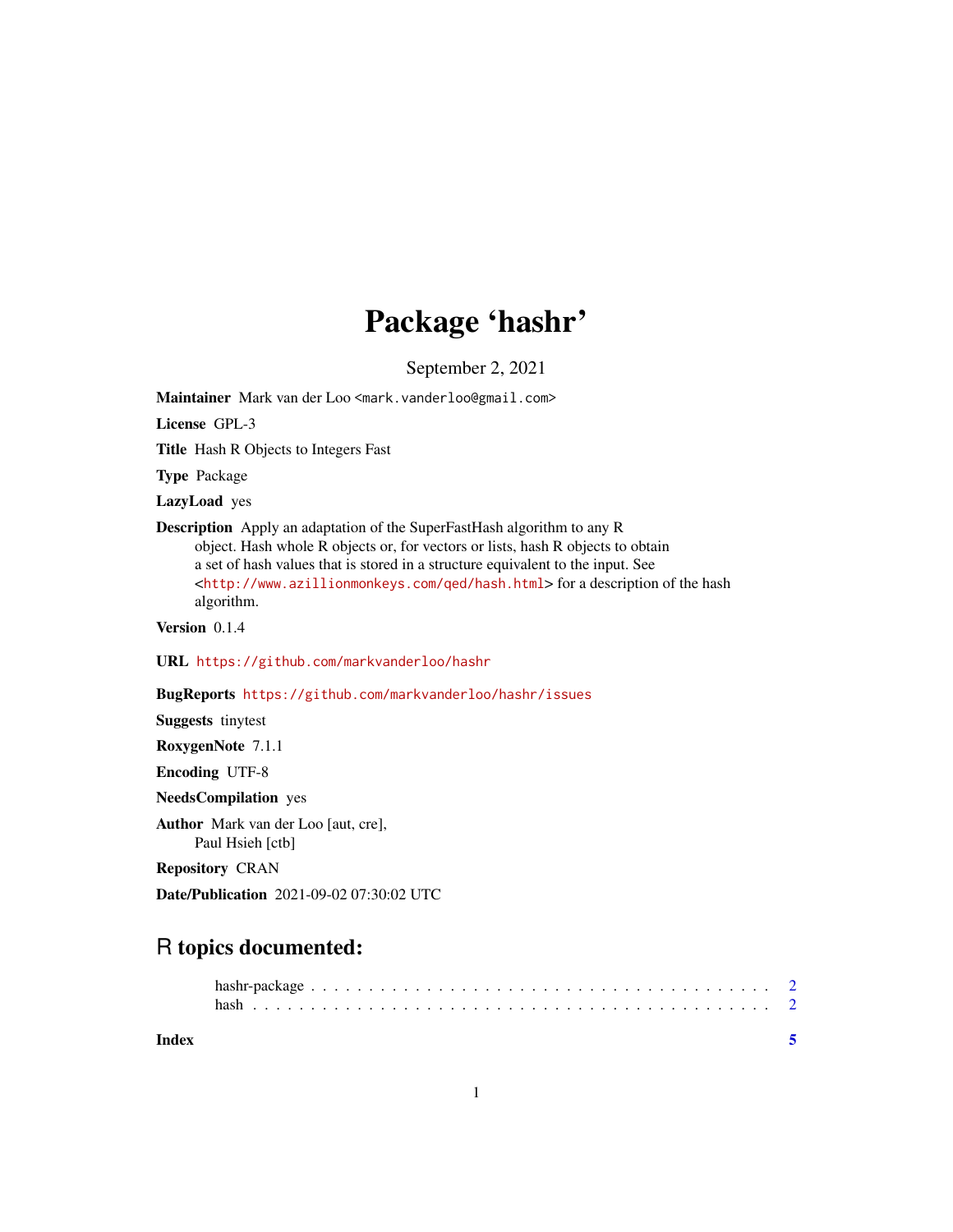<span id="page-1-0"></span>

#### Description

This package exports Paul Hsies's SuperFastHash C-code to R. It can be used to hash either whole R objects or, for vectors or lists, R objects can be hashed recursively so one obtains a set of hash values that is stored in a structure equivalent to the input.

hash *Hash R objects to 32bit integers*

#### Description

Hash R objects to 32bit integers

#### Usage

```
hash(x, \ldots)## Default S3 method:
hash(x, \ldots)## S3 method for class 'character'
hash(
  x,
  recursive = TRUE,
 what = c("string", "pointer"),nthread = getOption("hashr_num_thread"),
  ...
\mathcal{E}## S3 method for class 'list'
hash(x, recursive = TRUE, nthread = getOption("hashr_number = three", ...)
```
#### Arguments

| x         | Object to hash                                                                                                              |
|-----------|-----------------------------------------------------------------------------------------------------------------------------|
| $\cdot$   | Arguments to be passed to other methods. In particular, for the default method,<br>these arguments are passed to serialize. |
| recursive | hash each element separately?                                                                                               |
| what      | Hash the string or the pointer to the string (faster, but not reproducible over R<br>sessions)                              |
| nthread   | maximum number of threads used.                                                                                             |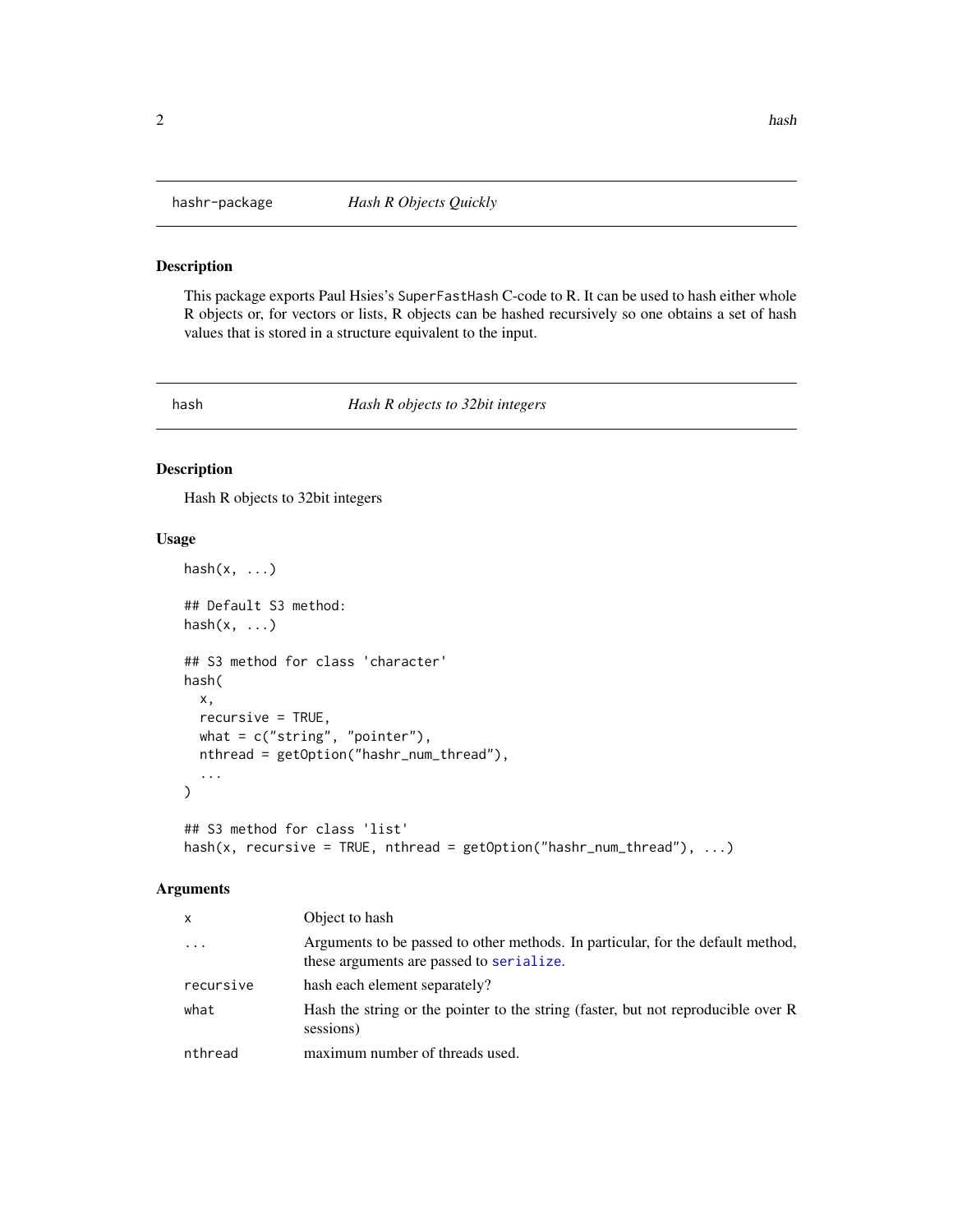#### <span id="page-2-0"></span>hash 3

#### Details

The default method [serialize](#page-0-0)s the input to a single [raw](#page-0-0) vector which is then hashed to a single signed integer. This is also true for character vectors when recursive=FALSE. When recursive=TRUE each element of a character vector is hashed separately, based on the underlying char representation in C.

#### Parallelization

On systems supporting openMP, this function is able to use multiple cores. By default, a sensible number of cores is chosen. See the entry on [OpenMP Support](https://cran.r-project.org/doc/manuals/r-release/R-exts.html#OpenMP-support) in the writing R extensions manual to check whether your system supports it.

#### Hash function

The hash function used is Paul Hsieh's' SuperFastHash function which is described on his [website.](http://www.azillionmonkeys.com/qed/hash.html) As the title of the algorithm suggests, this hashing algorithm is not aimed to be used as a secure hash, and it is probably a bad idea to use it for that purpose.

#### Examples

```
# hash some complicated R object (not a list).
m <- lm(height ~ weight, data=women)
hash(m)
# hash a character vector element by element:
x <- c("Call any vegetable"
     , "and the chances are good"
     , "that the vegetable will respond to you")
hash(x)
# hash a character vector as one object:
hash(x, recursive=FALSE)
# hash a list recursively
L \leftarrow \text{strsplit}(x, "")hash(L)
# recursive really means recursive, so nested lists are recursed over:
L \leftarrow list(x = 10, y = list(
    foo = "bob"
    , bar = lm(Sepal.Width ~ Sepal.Length, data=iris)
  )
)
hash(L)
hash(L,recursive=FALSE)
```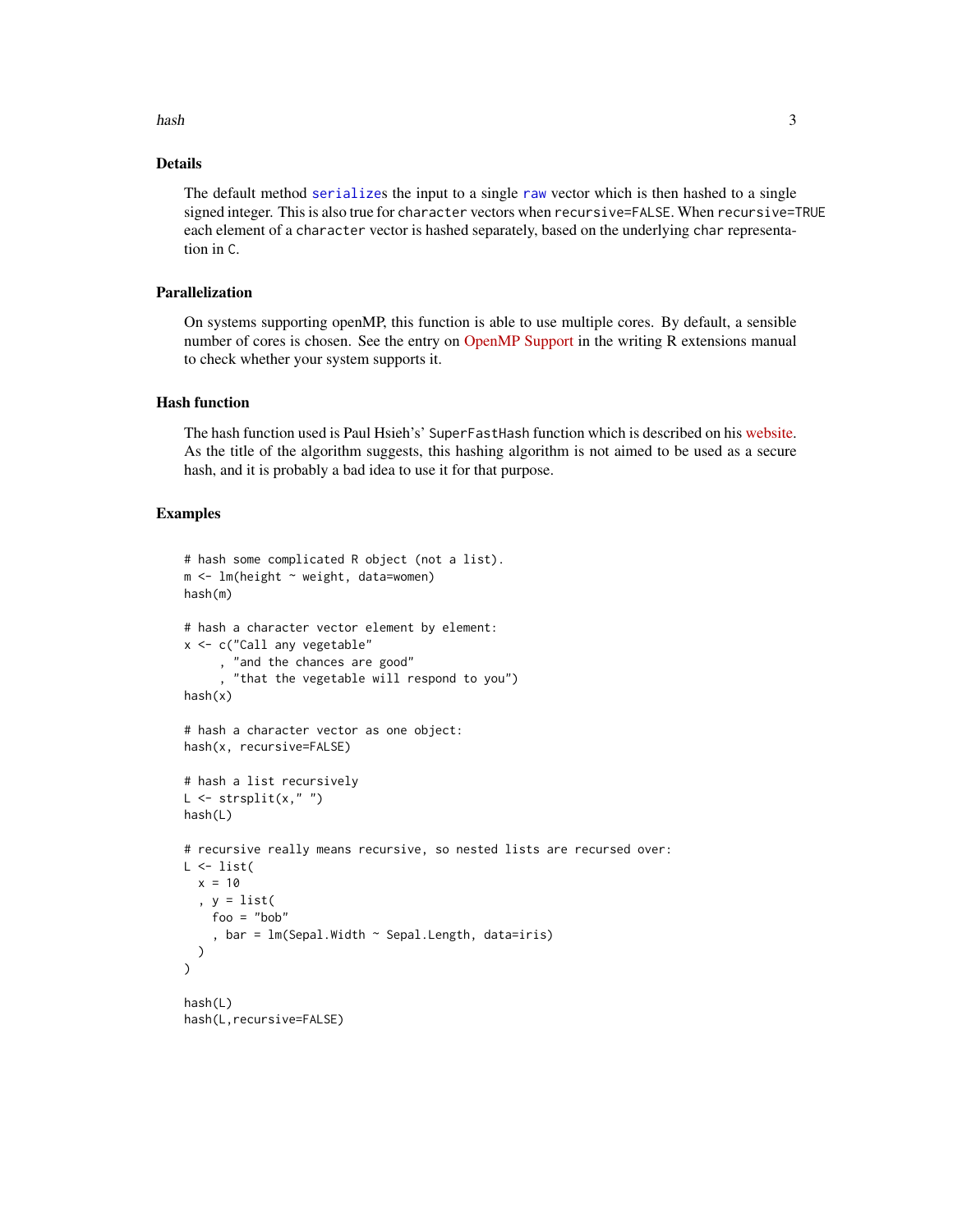$\overline{4}$